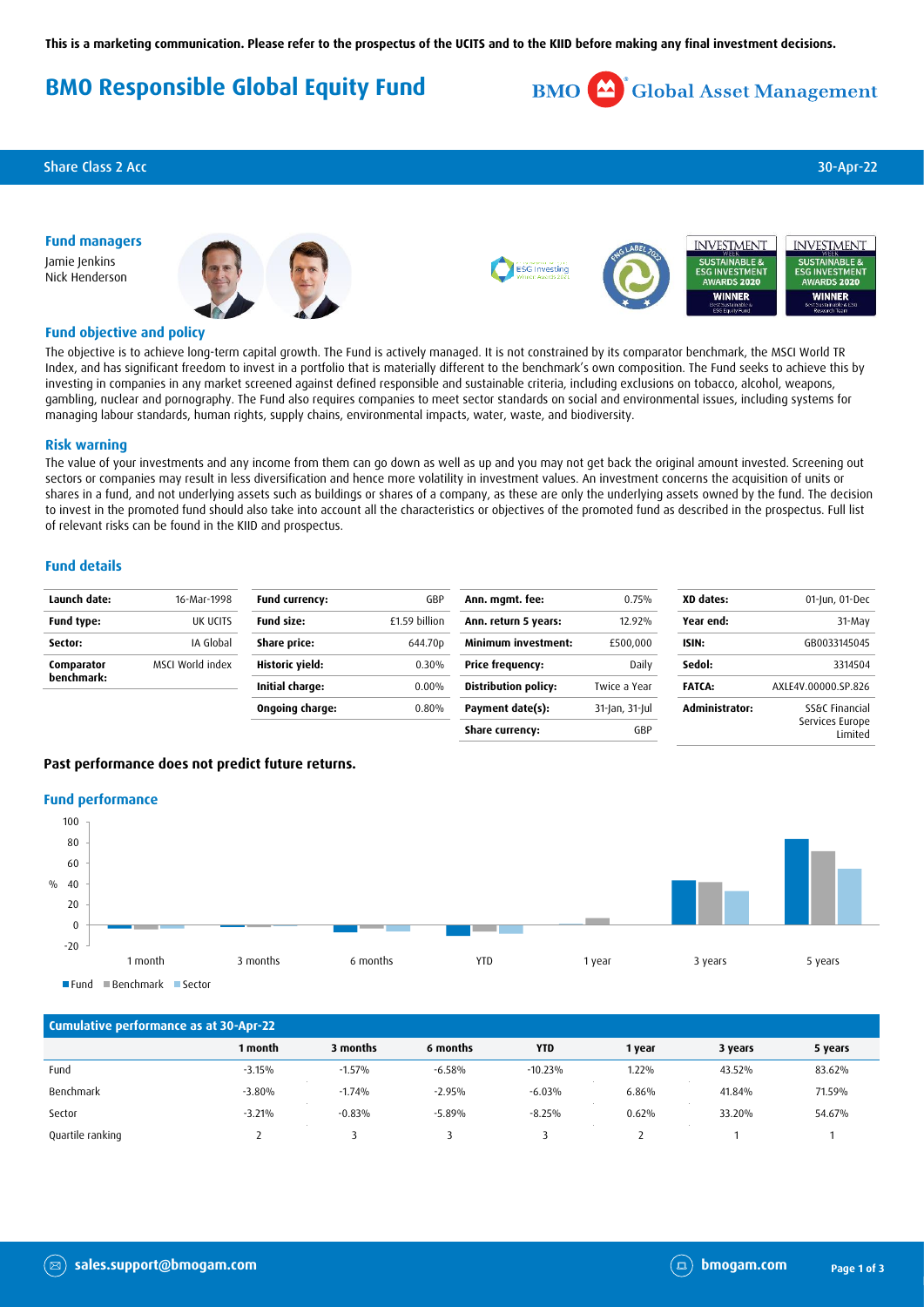## Share Class 2 Acc 30-Apr-22

| Discrete performance as at 30-Apr-22 |                           |                           |                           |                           |                    |                           |                           |                          |                           |                           |
|--------------------------------------|---------------------------|---------------------------|---------------------------|---------------------------|--------------------|---------------------------|---------------------------|--------------------------|---------------------------|---------------------------|
|                                      | <b>Apr-21</b><br>- Apr-22 | <b>Apr-20</b><br>- Apr-21 | <b>Apr-19</b><br>- Apr-20 | <b>Apr-18</b><br>- Apr-19 | Apr-17<br>- Apr-18 | <b>Apr-16</b><br>- Apr-17 | <b>Apr-15</b><br>- Apr-16 | Apr-14<br>- Apr-15       | <b>Apr-13</b><br>- Apr-14 | <b>Apr-12</b><br>– Apr-13 |
| Fund                                 | 1.22%                     | 34.11%                    | 5.72%                     | 13.75%                    | 12.48%             | 26.57%                    | 1.61%                     | 22.53%                   | 5.14%                     | 16.56%                    |
| Benchmark                            | 6.86%                     | 33.02%                    | $-0.22%$                  | 13.13%                    | 6.93%              | 30.56%                    | 1.12%                     | 18.66%                   | 8.06%                     | 22.49%                    |
| Sector                               | 0.62%                     | 32.67%                    | $-0.80%$                  | 8.67%                     | 7.77%              |                           |                           | $\overline{\phantom{a}}$ |                           | $\sim$                    |
| Quartile ranking                     |                           |                           |                           |                           |                    |                           |                           |                          |                           |                           |

Source: BMO Global Asset Management, Lipper as at 30-Apr-22. Performance data is in GBP terms. Performance returns are based on NAV figures. All fund performance data is net of management fees. Please note that the fund is priced at midday daily whilst the index return reflects the price at close of trading. Costs may increase or decrease as a result of currency and exchange rate fluctuations.

| <b>Top 10 holdings</b>       |         | Sec   |
|------------------------------|---------|-------|
| Apple Inc                    | 7.1%    | Infor |
| Linde PLC                    | 4.2%    | Heal  |
| Thermo Fisher Scientific Inc | 3.9%    | Finai |
| Mastercard Inc.              | 3.6%    | Indu  |
| Accenture PLC                | 3.4%    | Mate  |
| Roper Technologies Inc       | $3.0\%$ | Cons  |
| Humana Inc                   | 2.7%    | Real  |
| Schneider Electric SE        | 2.6%    | Com   |
| Mettler-Toledo International | 2.4%    | Cons  |
| Inc                          |         | Cash  |
| AstraZeneca PLC              | 2.4%    |       |

| <b>Sector allocation</b>      |       |
|-------------------------------|-------|
| Information Technology        | 32.0% |
| Health Care                   | 21.0% |
| <b>Financials</b>             | 13.2% |
| Industrials                   | 11 8% |
| Materials                     | 8.3%  |
| Consumer Discretionary        | 71%   |
| Real Estate                   | 3.5%  |
| <b>Communication Services</b> | 1.4%  |
| Consumer Staples              | 12%   |
| Cash                          | 0.4%  |

| <b>Geographical allocation</b> |         |
|--------------------------------|---------|
| <b>United States</b>           | 67.5%   |
| Japan                          | 8.1%    |
| United Kingdom                 | 5.8%    |
| Netherlands                    | 3.7%    |
| Germany                        | $3.0\%$ |
| Ireland                        | 2.7%    |
| Taiwan                         | 1.8%    |
| India                          | 1.7%    |
| Other                          | 5.2%    |
| Cash                           | 0.4%    |
|                                |         |

| <b>Net dividend distributions</b><br>(Pence) |      |  |
|----------------------------------------------|------|--|
| 2018                                         | 3.77 |  |
| 2019                                         | 3.16 |  |
| 2020                                         | 2.61 |  |
| 2021                                         | 2.13 |  |
| 2022                                         | 0.00 |  |

| Q1 2022 Active engagement<br>report  |         |
|--------------------------------------|---------|
| <b>Business Conduct</b>              | 3       |
| Climate Change                       | 11      |
| Corporate Governance                 | 15      |
| <b>Environmental Standards</b>       | 11      |
| Human Rights                         | 7       |
| Labour Standards                     | 19      |
| Public Health                        | Δ       |
| Last quarter: companies<br>countries | 18<br>5 |

| Glossary         |                                                                                                                                                                                                                                                                                                                                                                                                                                                                                       |
|------------------|---------------------------------------------------------------------------------------------------------------------------------------------------------------------------------------------------------------------------------------------------------------------------------------------------------------------------------------------------------------------------------------------------------------------------------------------------------------------------------------|
|                  | Active Engagement Report We define engagement as dialogue between investors and companies with a focus on encouraging companies to address strategic issues including<br>environmental, social and governance factors. The objective of such dialogue with companies is to reduce risk and support long-term performance. The<br>table sets out, for the fund, the number of companies we have engaged with; the number of countries covered and the individual engagement<br>themes. |
| Quartile Ranking | A measure of performance where all funds within the sector are ranked and split into 4 groups. The best 25% performing funds are in the first (1)<br>quartile, the next 25% into the second (2) quartile and the worst 25% into the fourth (4) quartile.                                                                                                                                                                                                                              |